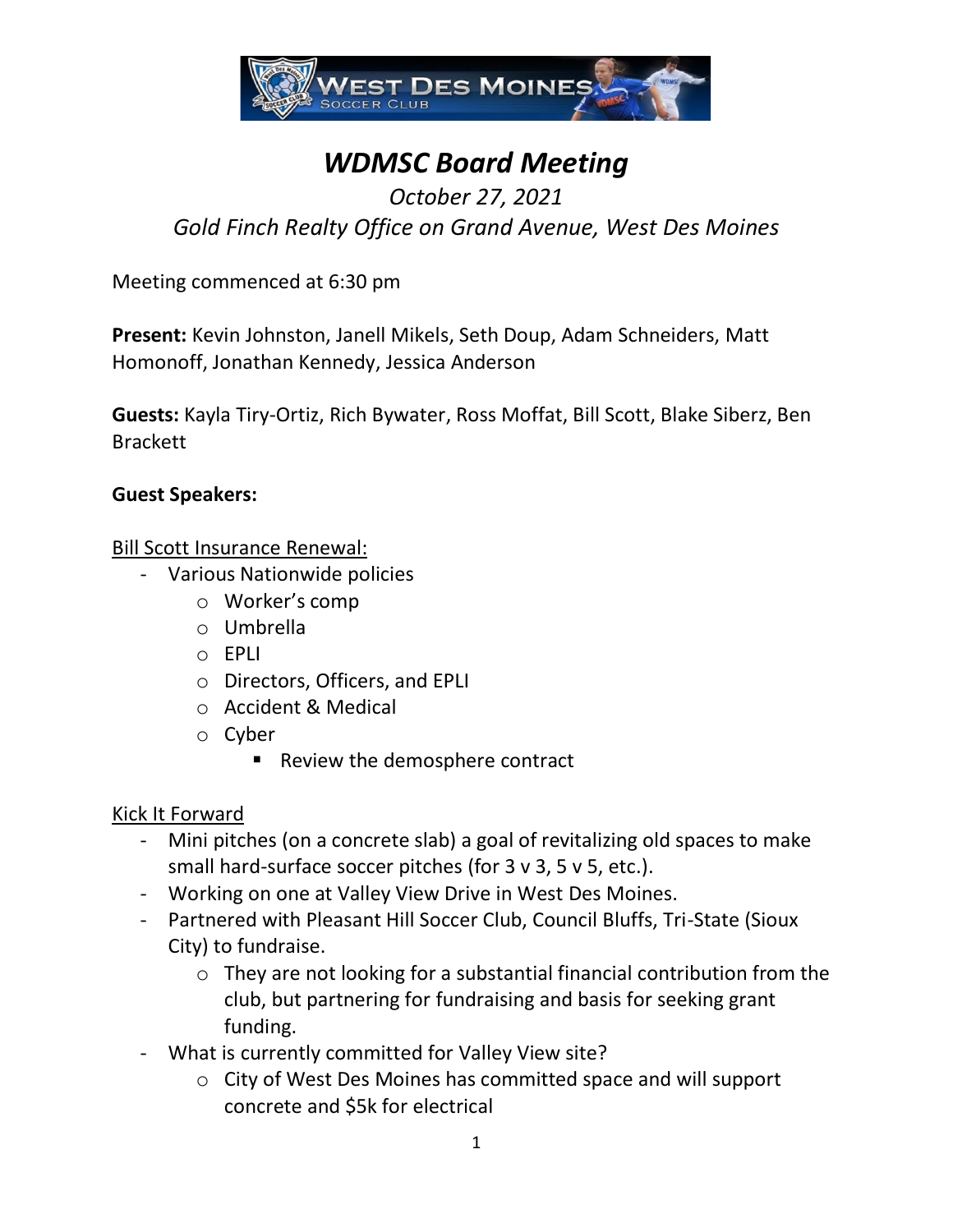

- $\circ$  Plan is for a 60' x 120' pad at Valley View
- o Further financial support from Musco

#### **Regular Agenda:**

Approval of September Meeting Minutes: 7:22pm \* Janell/Matt

Passed unanimously (Seth not part of vote)

# Refund Policy – Kayla

- Propose some revisions to the refund policy
- Full refund if within defined stipulations
	- o Prior to close of registration, or where able to place a player on a team
- Once registration closes, 50% refund
- Once season starts, discretionary with medical circumstances or moves out of jurisdiction
- No refunds for game conflicts, weather, or dislike for program
- Proposal is to adopt the JUSC language, with addition of discretionary section including extenuating circumstances language.
	- $\circ$  \$20 admin fee
	- o Jonathan/Janell
	- o Passed unanimously (Seth not part of vote)

# Equipment donation

- Tested the balls for air retention
- Put together donation packs to a few different groups

# Sporting Update - Rich

- State Cup began last weekend
	- o About 14 teams from Sporting; we had a record of W-D-L

# Player Development Update - Ross

- Increased social media postings
	- o Diversifying content and platforms
	- o Utilizing the professional photography
- Finished up the pre-Academy season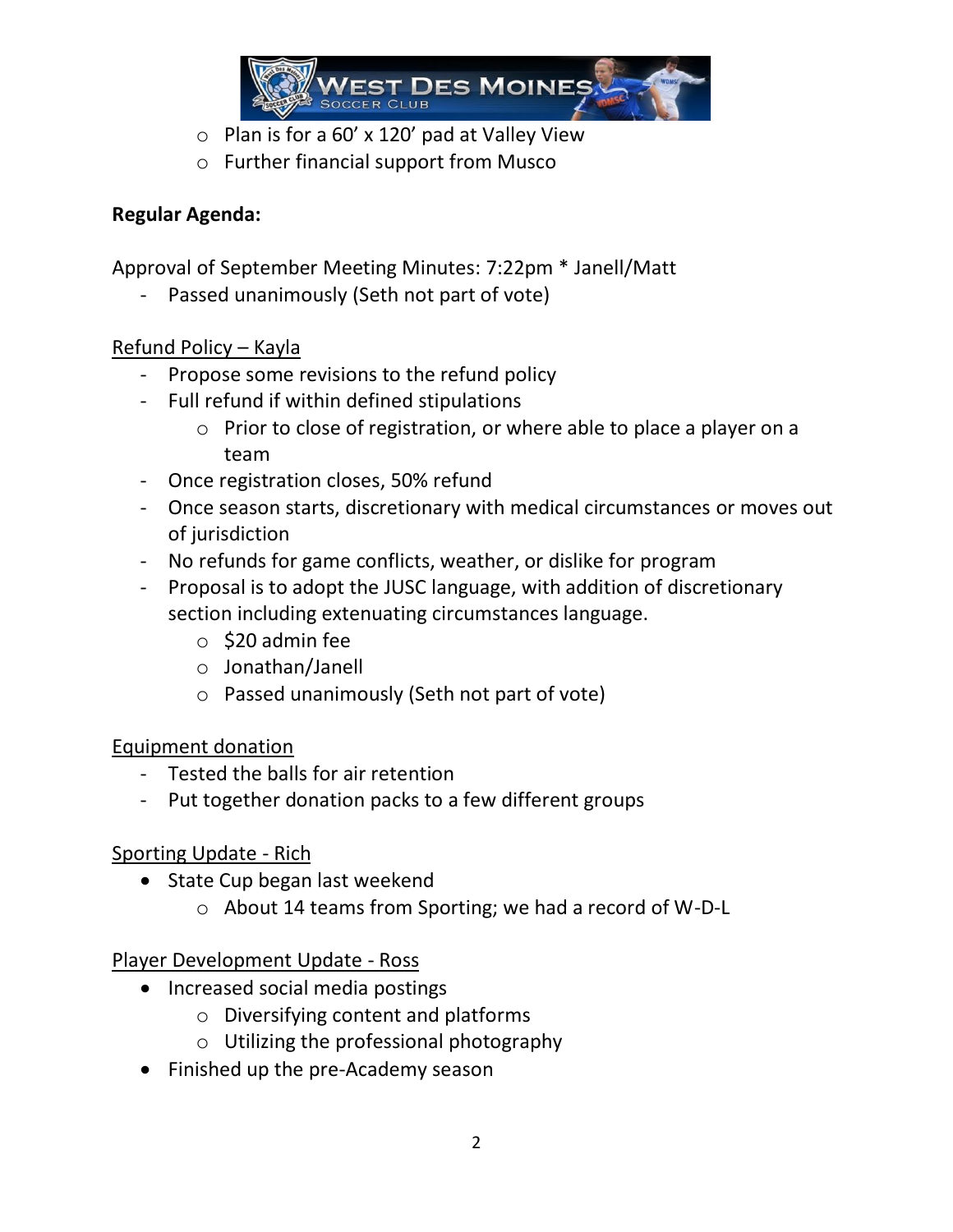

- o Going to evaluate what went well and what can be improved for the next season
- o Overall, had a good season
- Setting up the winter pre-academy training program and have had good numbers of registrants
	- o 35 minute sessions
	- o Pro coaching
	- o Good introduction to soccer
- Paul Bright from the Coaching Manual (an online resource) in for a coach training session.
	- o Sporting coaches will use this as a resource now, including both pro coaches and volunteer coaches; will be particularly beneficial for volunteer coaches
- Looking at ways to further engage with older youth in coaching and player development process; considering potential role of silver cord hours
- Question from Kevin: Potential for academy night with the 9s and 10s from recreational for them to test out the academy environment.
	- $\circ$  Ross Yes if we have a space for it, we can arrange it. Ross and Rich recommend that the 8s have a similar night in the future so that there is not a gap in future years.
- Question from Seth: Did we have, or do we have, a refereeing bonus for folks who ref a certain number of games in a weekend or recurring weekends.
	- $\circ$  We believe that we used to have this. Could consider for the next season.

Recreational Update - Kayla

- Season mostly over; positive feedback.
- One make-up day this weekend due to weather last week.
- WDM will be closing the raccoon river fields for field repair (first week November) except for practice fields 7 and 8; any further games will be moved to Hidden Valley
- Registration for spring season is built out; made some updates to the registration platform regarding age group registrations.
- Planning a back to soccer night (kick off for each season). Considering things like bounce houses, collection of canned goods and gently used soccer equipment for donation, will provide soccer balls and shirts to the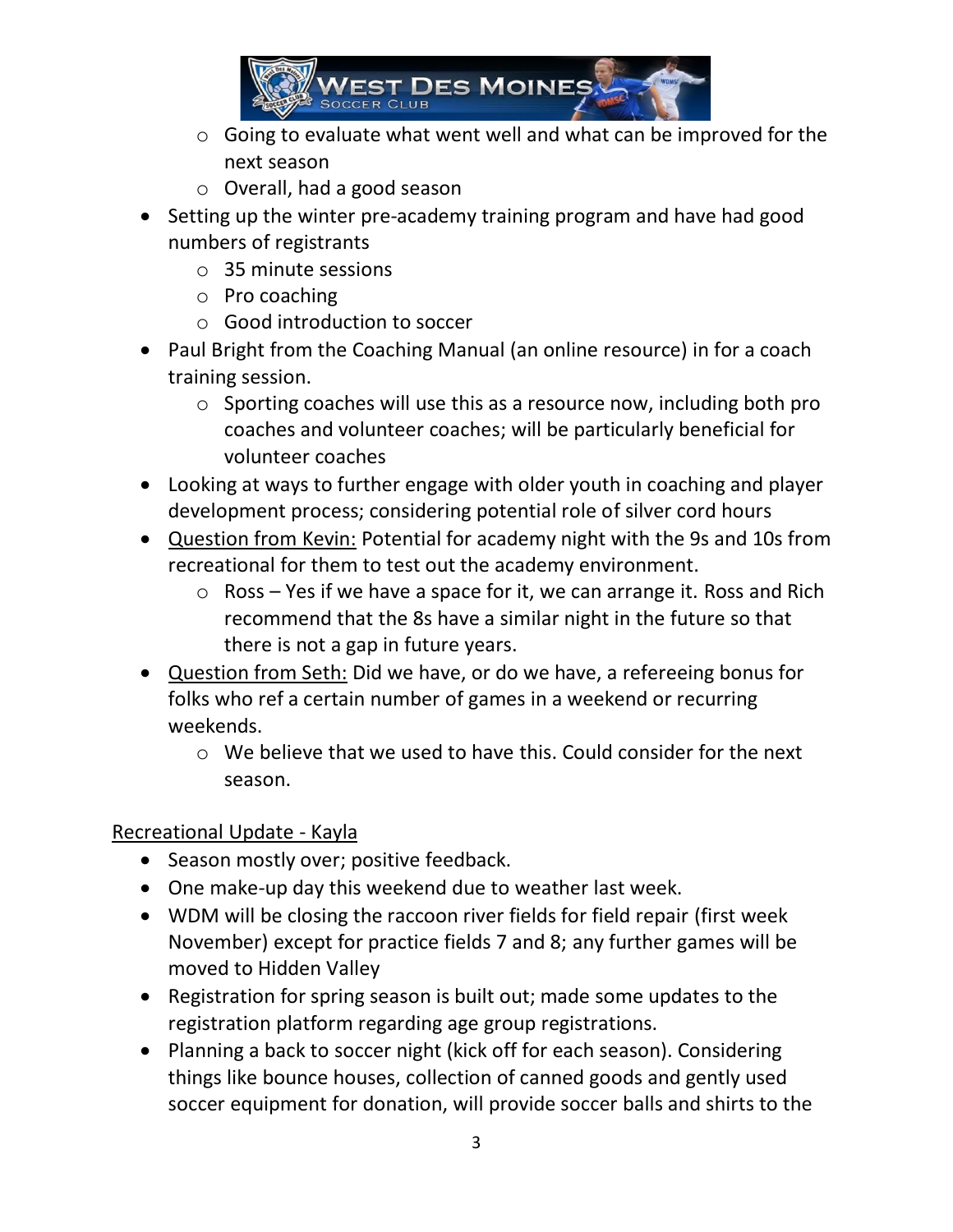

mini kickers, having coaches there for meet/greet, possible vendor tables/tents for Sporting, Nemesis, and other partner groups, setting up the spirit store. Still brainstorming, idea would be weekend before season kicks off.

Director of Recreational Activities Report - Matt

- Feedback from this season:
	- o Communications regarding the match-ups schedule and the timing expected for those schedule updates
		- Additional weeks added to site, but slow to email to parents and coaches
- Question from Adam: How are efforts to increase member clubs in CDL?

Director of Fundraising Report - Jessica

- Update on Spirit Store certain items are still backordered and we don't have the final numbers while we process refunds.
	- $\circ$  Chic Fil-A is more interested in a player of the game (gift cards); Sponsorships for the coaches (gift card for free meal)
		- In return they want social media posting
	- o Potential for providing food at an event with percentage kick-back to the club
	- o Discussion regarding wider sponsorship from Chic Fil-As on Mills Civic, University & Merle Hay
- Potential for team sponsored shirts or banners
	- o Signage, banners, yard signs have limitations at Raccoon River
- Company sponsorship for kick off night.
- Question from Kevin: Can we do some kind of fundraiser within the membership? E.g., discount cards, cookie dough.
	- $\circ$  Jessica will look into this.
- Jonathan suggested potential dine to donate for future fundraising considerations.

Director of Properties Report - Adam

- Summary of recent invoices from repairs and updates
- Furnace is broken, current diagnosis is the motherboard requires replacement
- Raccoon River field lease renewal is up for renewal this year.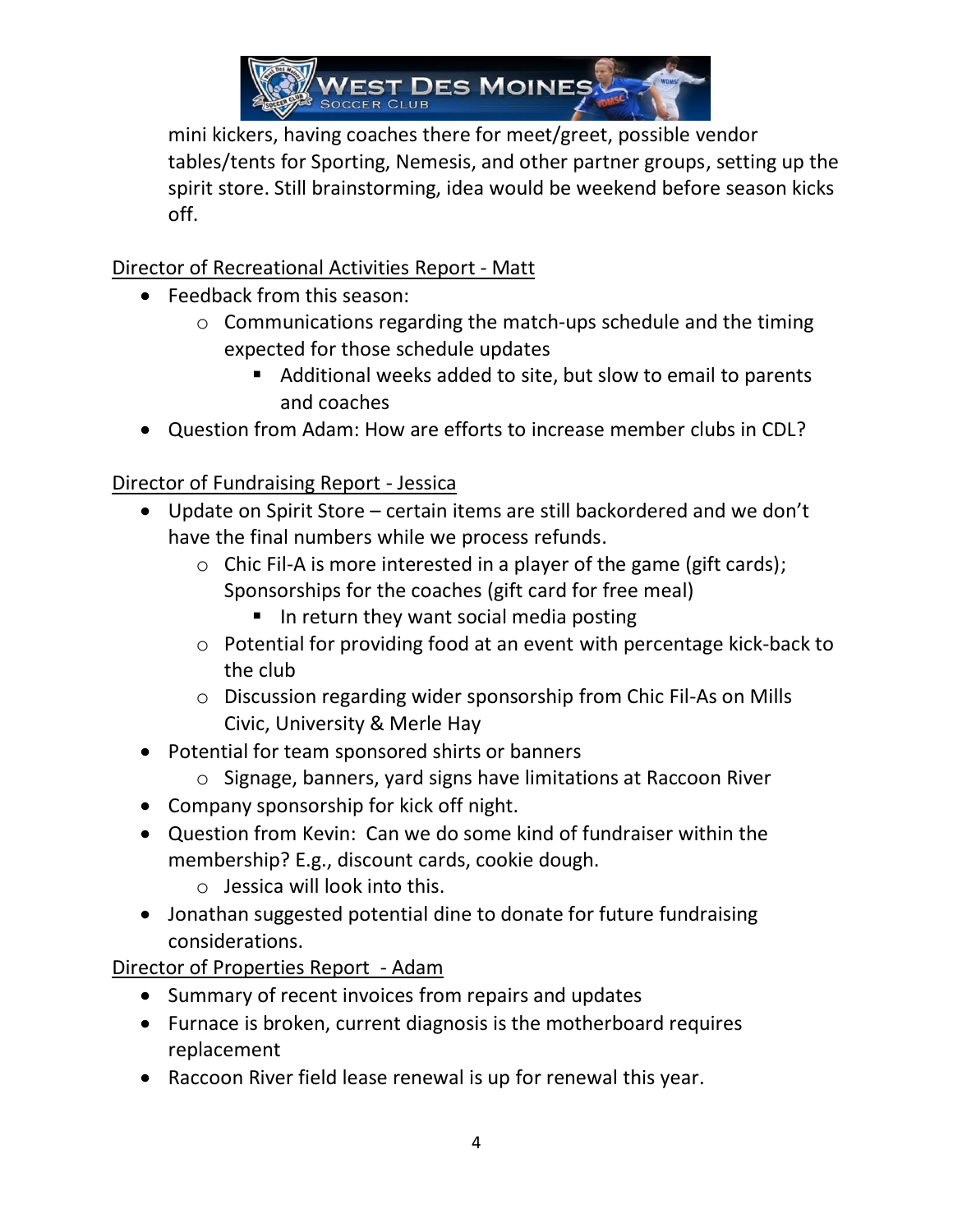

- Recent city meeting regarding the trail head coming in at Hidden Valley/Walnut Woods. Upcoming meeting regarding same.
- Lights installed at Hidden Valley up and running.
- Projects List
	- o Adam prepared a project list for both Hidden Valley and Raccoon River with the idea of volunteer projects or future fundraising.

Director of Competitive Programing Report - Janell

• Nothing new to report at this time

Secretary Report – Jonathan

• Nothing new to report at this time

President's Report (Kevin):

- Review of policies, procedures, bylaws
	- o Consider forming committee
- Website redesign
	- o Met with Jess Schneiders regarding initial map of redesigned website. Goal is new website up and running by end of year.
	- $\circ$  Might need to publish the site map so that we can update the registration for Spring season, while other portions are being redesigned.
	- o Copyright notice on every page or just home page? Decision was on each page.
	- o Need to update refund policy language
		- Jonathan will provide draft to Kevin to relay to Kayla for the Spring registration
- Considering West Des Moines soccer in the Fourth of July parade
- Update on Annual Meeting in November
- Raising potential for a possible Venmo or Paypal for fundraising
	- o Need to evaluate this.

Treasurer's Report (Seth):

• Report on current revenues and expenses and projected revenue and expenses for next year.